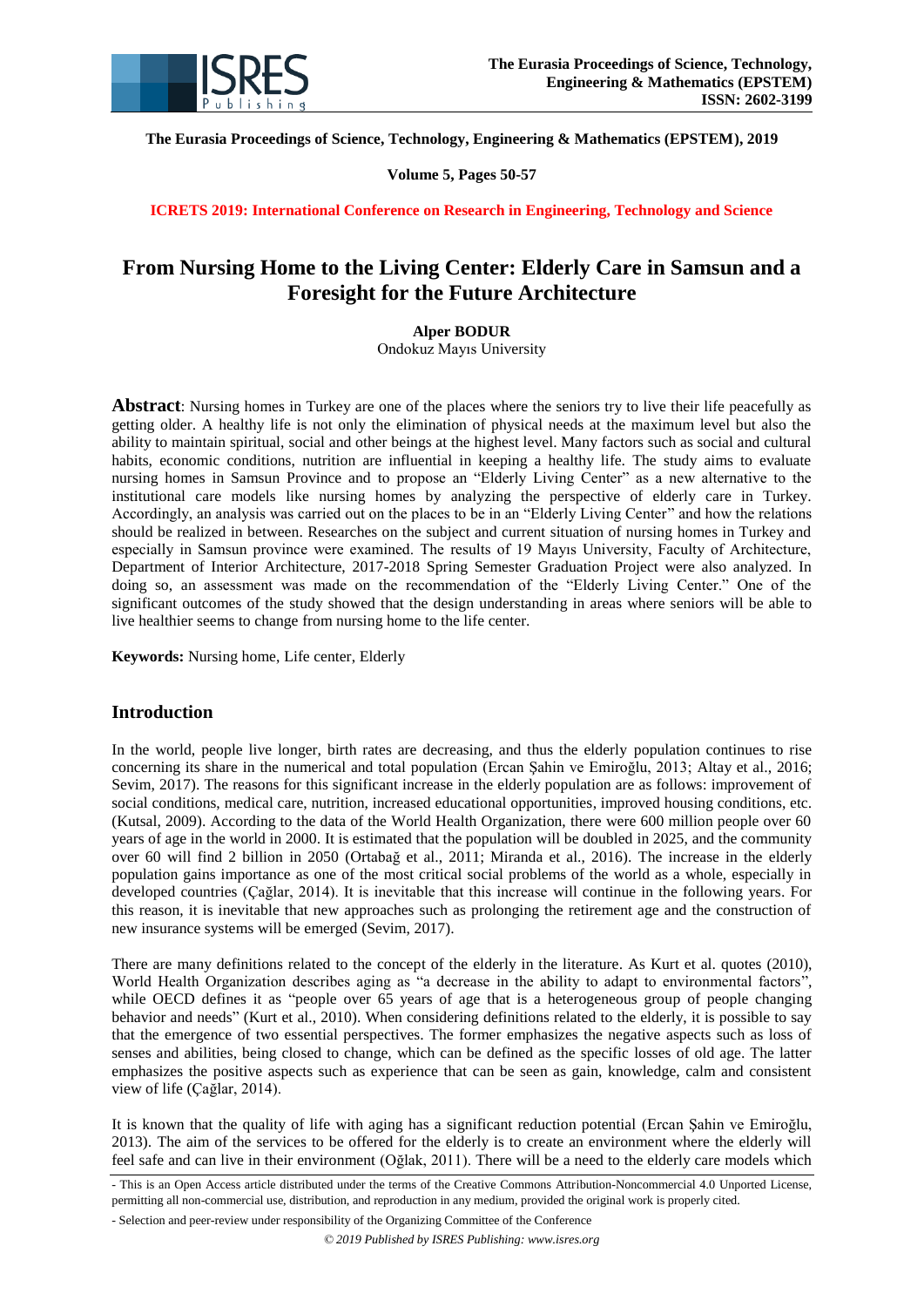has higher service quality and low cost to respond to the demands of the elderly without separating them from their environment in Turkey (Çağlar, 2014).

The study aims to evaluate nursing homes in Samsun which is a developing province in Turkey and to propose an "Elderly Living Center" as a new alternative to the institutional care models like nursing homes by analyzing the perspective of elderly care in Turkey. Accordingly, an analysis was carried out on the places to be in an "Elderly Living Center" and how the relations should be realized in between. Researches on the subject and current situation of nursing homes in Turkey and especially in Samsun province were examined. The results of 19 Mayıs University, Faculty of Architecture, Department of Interior Architecture, 2017-2018 Spring Semester Graduation Project were also analyzed. In doing so, an assessment was made on the recommendation of the "Elderly Living Center." One of the significant outcomes of the study showed that the design understanding in areas where seniors will be able to live healthier seems to change from nursing home to the life center.

### **The Elderly Care in Turkey**

Turkey is one of the countries with a young population yet today. On the other hand, the number of elderly population will follow a similar course shortly and will soon reach the proportion of seniors in developed countries (Kurt et al., 2010; Altay et al., 2016). Figure 1 shows the population projections by years in Turkey. Turkey's population estimated that it would be 82.077 million in 2020, 92.258 million in 2040, 93.476 million in 2050. As reducing, it will be 92.717 million in 2060 and 89.172 million in the year 2075 (Turkstat, 2015). As of 2050, the population over the age of 65 which was 6.8% of the total in 2008 will reach 16 million (about 17.6% of the total population) (Çağlar, 2014).

| Years | Population | Years | Population |
|-------|------------|-------|------------|
|       | (Thousand) |       | (Thousand) |
| 2016  | 78 966     | 2045  | 93 175     |
| 2017  | 79 766     | 2050  | 93 476     |
| 2020  | 82 077     | 2055  | 93 278     |
| 2025  | 85 569     | 2060  | 92717      |
| 2030  | 88 4 28    | 2065  | 91 800     |
| 2035  | 90 680     | 2070  | 90 589     |
| 2040  | 92 258     | 2075  | 89 172     |

Figure 1. Population projections by years in Turkey, 2016-2075 (Source: Turkstat, 2015)

On 8-12 April 2002, the United Nations International Assembly for Ageing published the Political Declaration and Madrid International Plan of Action on Ageing in Madrid. The plan aims to guarantee that people, especially the elderly, live safely and respectably everywhere and continue to live with all rights in their communities (UN, 2002). In developed countries, the elderly care is directed to community-based care services (home care, day care, night care, home food distribution, supportive technologies (telemedicine, telecare, etc.)), which can vary according to the individual's needs rather than institutional care services. The aim is to ensure that individuals stay at home with their family and relatives as much as possible and to reduce the increasing costs of institutional care and to increase the quality of life with the satisfaction of the individual (Oğlak, 2011).

In recent years, the rapid changes occurring in the social structure in Turkey, except for the traditional family and kinship relations of the elderly has increased the need for state support and professional services. Under the Political Declaration and Madrid International Plan of Action on Ageing, the State Planning Organization (SPO) prepared a plan named Status of Elderly People in Turkey and National Plan of Action on Aging (Çohaz, 2010). In the plan, suggestions have been made for seniors to stay in an environment where they live and to access health and social care services (SPO, 2007).

Moreover, there are many legislations and regulations for the elderly in Turkey. The leading one is Social Services Law (SSL) which entered into force in 1983 to take measures for the elderly in need of protection, care or assistance, to maintain their lives in a healthy environment, peace and security in such a way that they can manage themselves and become productive. Also, there are two necessary regulations still in force: (1) Regulation on Nursing Home and Elderly Rehabilitation Centers came into effect in 2001, (2) the Regulation on the Private Nursing Homes and Elderly Care Centers emerged in 2008. In Regulation on Nursing Home and Elderly Rehabilitation Centers, minimum criteria for the departments which should be provided to seniors are determined. According to the regulation, the departments and units of the organization should be organized within the understanding of the home and family environment.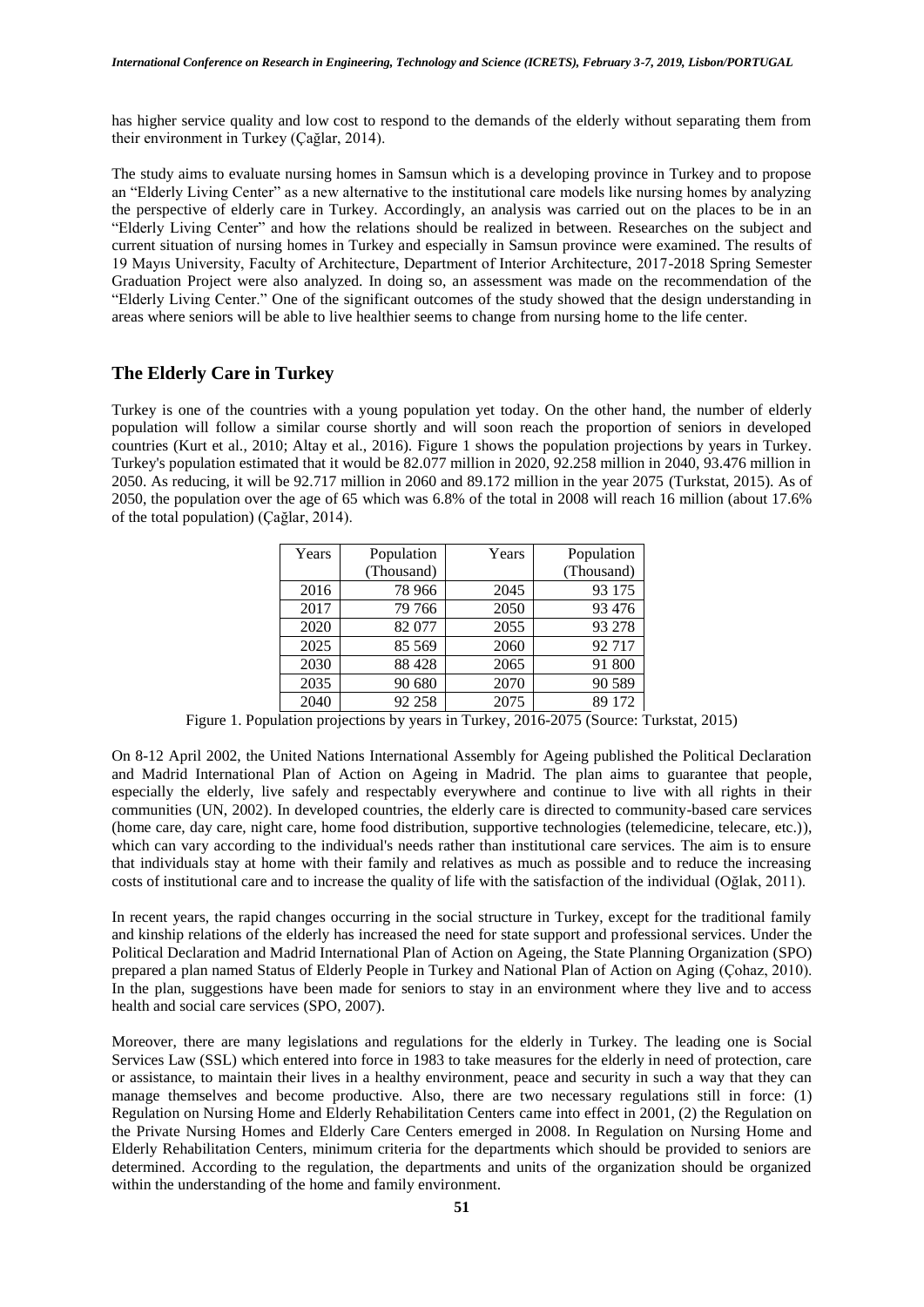Besides, according to the Regulation on the Private Nursing Homes and Elderly Care Centers, it is compulsory to provide services for seniors in all institutions (nursing homes). The building should be in the city center or near the city center. Care should be taken to ensure that the elders have a garden with adequate space to travel around and so on. There are institutions responsible for elderly care. One of them is General Directorate of Social Assistance (formerly General Directorate of Social Assistance and Solidarity (GDSAS)) which was established in 1956. According to the Directorate (2006), services for the elderly in Turkey are (1) home care services, (2) economic support to the elderly at home, (3) the elderly solidarity center, (4) daycare centers, (5) day care and rehabilitation centers (nursing homes), (6) the elderly apartment (mobile nursing homes) (GDSAS, 2006).

The Justice and Development Party (JDP) which has been the leading party for 16 years in Turkey states that home care services began in 2007 for the first time in Turkey (JDP, 2018), but not popularized at the desired level. The daycare centers, which is a social policy service for the elderly is developed as an intermediate solution alternative between the nursing home and home care. It is a low-cost service model in addition to being a maintenance model that provides social inclusion along with a safe and healthy environment that delays access to institutional care centers (Oğlak, 2011). Another social care service for the elderly is considered under the name of institutional care (Taşçı, 2010). These institutions are named Nursing Home, Elderly Care, and Rehabilitation Center in Turkey (Ortabağ et al., 2011). SSL describes nursing homes as the private social service organizations established to protect and care the seniors in need in a peaceful environment and to meet their social and psychological needs. According to the JDP, 357 nursing homes with a capacity of 29.350 people in Turkey serve the elderly (JDP, 2018).

There are many studies about nursing homes in Turkey. Ercan Şahin and Emiroğlu (2013) found that sensory abilities and social inclusion of seniors were higher with the increase in their activities in nursing homes. They found that daily life activities were an important factor affecting the quality of life of the elderly (Ercan Şahin and Emiroğlu, 2013). Care of the elderly is widespread in Turkey as home care (Şenol and Erdem, 2008). Older adults most want to live in their own homes (Öğüt et al., 2017). Overall, in parallel with the changing trends of the last decade in Turkey, it is seen that in line with the concept of social care, there is a change in elderly care from institutional care model to community-based care approach. However, the fact that it is not fully covered within the social security system and does not reach the individuals who are in need is considered a critical deficiency (Oğlak, 2011). However, nursing homes providing services to the elderly in Turkey emerged because of the families' transformation into the nuclear family, and due to the inability of serving the elderly in the family (Ardahan, 2010; Miroğlu, 2009). The majority of the elderly see the nursing home as a place where they cannot afford their care (Arpacı et al., 2015). Nursing homes are compulsory because the elderly do not have alternatives (Miroğlu, 2009; GDSAS, 2006). Nursing homes are generally considered socially unacceptable (Önder Erol, 2018) and in a sense abandoned (Aktaş Polat and Hira, 2017). In many studies, the reasons of the unhappiness and low quality of life of seniors living in nursing homes are loneliness, economic inadequacy, health problems, and their occurrence together (Balki ve Özyonar, 2017; Kurt et al., 2010; Oğlak, 2011).

Regarding positive aspects of nursing homes, it is imperative in preferring a nursing home for the elderly and their relatives that the nursing home should be close to where they used to live. The situation in which the elderly are less satisfied is the negativity in their relations (GDSAS, 2006). Seniors who live in nursing homes voluntarily communicate more with their environment and establish better connections (Ilhan et al., 2016). There is an improvement in life satisfaction and social relations of older adults who are dealing with gardening. There is a decrease in loneliness perception. Also, with the increase of physical activity, depression decreases and satisfaction with life increases (Altuntas et al., 2013). For instance, looking at the forest rather than looking at the wall that increases the satisfaction of the elderly should be a feature of nursing homes (Tarakçı Eren et al., 2017). However, some of the least satisfied properties of the nursing homes are the distance to the city center, and the lack of sports areas and inadequate. Besides, seniors want to have similar items in nursing homes like in their homes (GDSAS, 2006).

The priorities of the elderly and their families for the ideal nursing home is a nursing home with their rooms which they can arrange as they wish and have a kitchen, toilet, and bathroom. The seniors want to have their belongings in their place. They want a nursing home with comfortable walking, wooded, flowered green space and a quiet and safe environment. It is understood from the ideal nursing home that they are places where every kind of needs of the older adults can be organized in the shortest time, in the best way, which they can think that they belong, happy, feel important, and loved (GDSAS, 2006).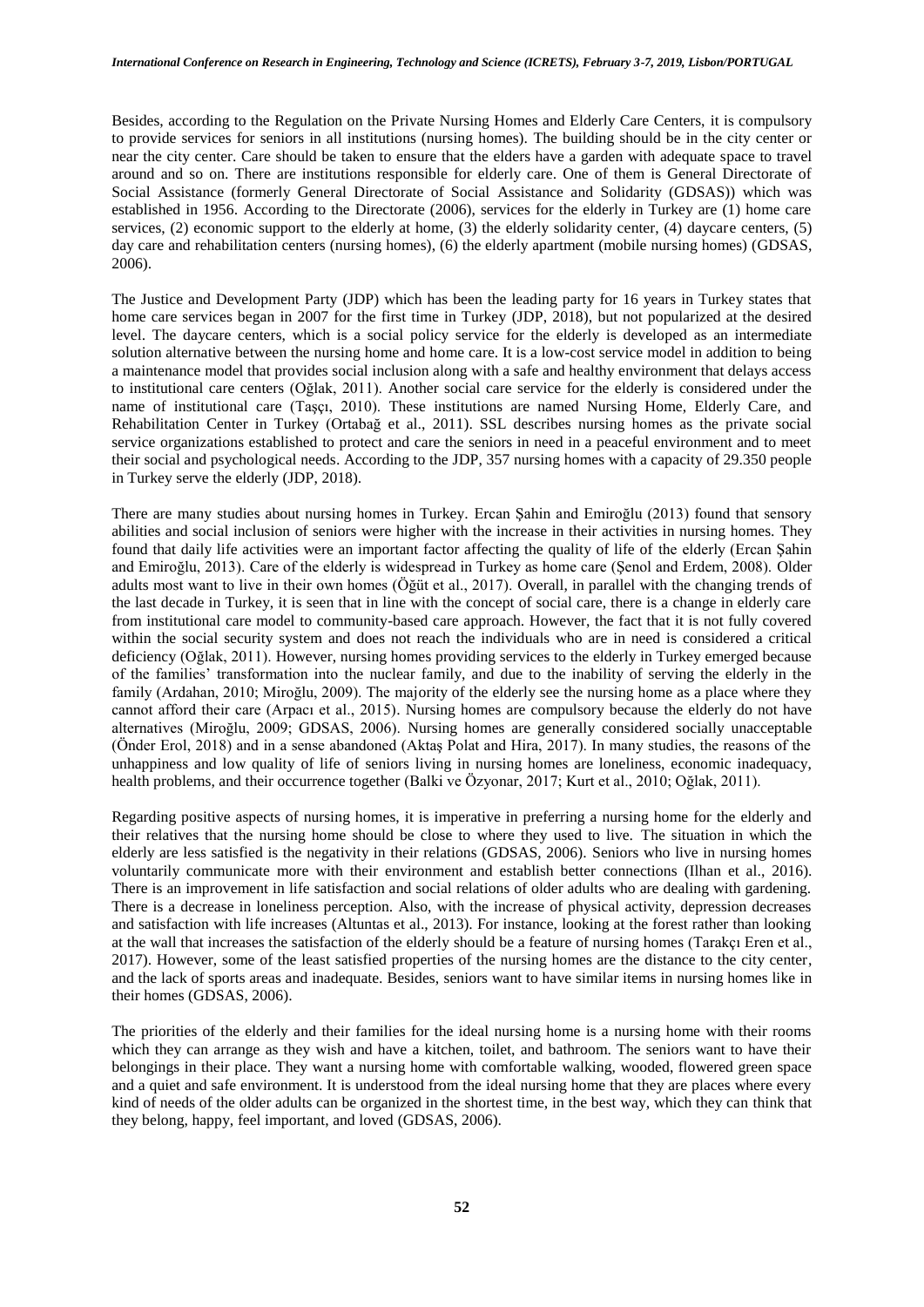# **The Elderly Care in Samsun**

#### **Research Area**

Samsun is at the central part of the Black Sea Region (MEU, 2015). Samsun province, situated between the deltas where Yeşilırmak and Kızılırmak rivers are poured into the Black Sea, has an area of 9.083 km². The Black Sea is located in the north of the province, Sinop province in the west side, Tokat and Amasya provinces in the South, and Çorum province in the south-west (Url-1). It is comprised of 17 districts, 18 municipalities (Url-2) and 992 villages (Url-3) with a population of 1.312.990 in 2017 (Turkstat, 2017). The number of people aged 65 and over in Samsun was 143.010 which is approximately 11% of the total population of the city by the end of the year 2017 (Turkstat, 2017).



Figure 2. Samsun province (Source: Url-4)

Samsun Family, Labor and Social Services Provincial Directorate (SFLSSPD), working under the Ministry of Family and Social Policies, provides support for all needy and risk groups such as seniors to those in lack of protection. The mission and vision of the Directorate are to indicate to prevent social problems and to make social services accessible to all needy groups. According to the data of SFLSSPD; there are five nursing homes providing services for the elderly in the city center. Four of these are; (1) Samsun Nursing Home Maintenance and Rehabilitation Center, (2) Havza Nursing Home and Rehabilitation Center, (3) Bafra 75. Yıl Nursing Home, (4) Ladik Kemal Kaplan Nursing Home (SFLSSPD, 2010).



Figure 3. Bafra 75th Year Nursing Home Center (Source: SFLSSPD, 2010)

A total of 207 elderly and 563 disabled persons are under the care of these four nursing homes. The other nursing home is the Metropolitan Municipality Nursing Home which has a special allowance for opening by the SFLSSPD. The nursing home can accommodate up to 95 people and currently serves 63 people (Url-5). When the population of the older adults living in Samsun is considered, it can be assessed that there is much work to be done by the Directorate.

#### **Student Studies**

Due to the increasing importance of care services for the elderly, OMU Faculty of Architecture Department of Interior Architecture 2017-2018 Spring Term graduation project has been selected as the Elderly Living Center by the author as the coordinator of the project. With the project, it was aimed to fulfill the studies which are carried out and planned for the elderly at a more advanced level.

The study area was "Ilkadim Derebahce Social Facilities Building" which is currently being used as a social facility and located in Ilkadım which is a district in the center of the city. The construction system of the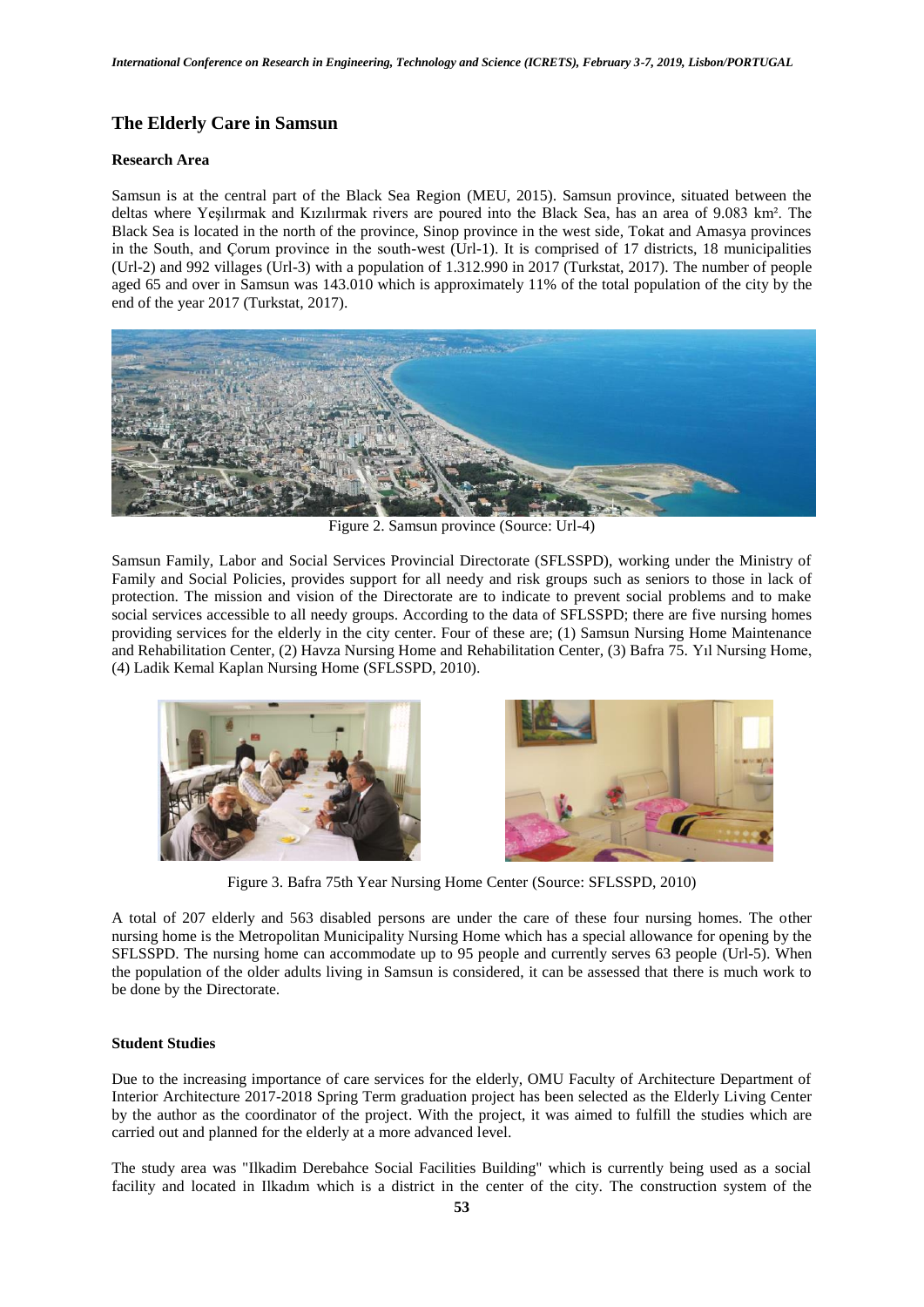building is reinforced concrete similar to the existing nursing homes. The floor squares of the study area need to be solved within the scope of the project are as follows: (1) Basement floor: 1168,00 m², (2) Ground floor: 1189,00 m², (3) 1st floor: 340,00 m².



Figure 4. Ilkadim Derebahce Social Facilities Building (Source: Tolga Yavuzyılmaz)

The Graduation Project was conducted with juries held at specific intervals. Besides, the students are also expected to investigate the current aged care methods and expressed their opinions on the issue. In the first stage, students approached the subject conceptually. They explained how social relations are reflected in the space and why the design concept is inspired. They stated that they are trying to solve the deficiencies they have seen in the existing care methods in their design. In the plans, ideas such as traditional neighborhood, home and family environment, stratification, use of water, the importance of daylight, street feel, accessibility, the reflection of the outside environment, movement, balance, perception have come to the fore. According to the students, old age is the last slice of the cake. The elderly living center should be the place of transformation. The elderly may be overwhelmed by each other, so the design should be shaped accordingly. Equality is important in old age. For the elderly, the action is a vital condition and needs to be included in the designs. The services above in the existing nursing homes are not sufficiently covered.

In the second jury, within the design decisions discussed in the first jury, the main idea of the projects and the functional distribution of the approaches were expected to be explained. It was seen that the accommodation and common areas in the plans could not be solved sufficiently from the functional point of view. There was a weak analysis in the relationships between the floors, environmental factors, internalization of the project, and investigating the subject.



Figure 5. Student projects showing social spaces and bedrooms together

In the third jury, design development and evaluation studies continued. In general, air-free spaces have been formed in some projects, and in-house circulation deficiencies have been observed. The students stated that old age is a privilege and social success, and more literature research is needed to understand this well in their projects. In the final jury, students gave information about the character, design process, design decisions, interesting and important points of the projects. According to the students, the appearance of the doors of the old houses should also be at the gates of the accommodation where the elderly stay in the living center so that they can maintain their old habits. Some indicated that social areas should be given priority. Seniors who struggle with a disease such as Alzheimer's should be privileged. It was emphasized that all rooms should be designed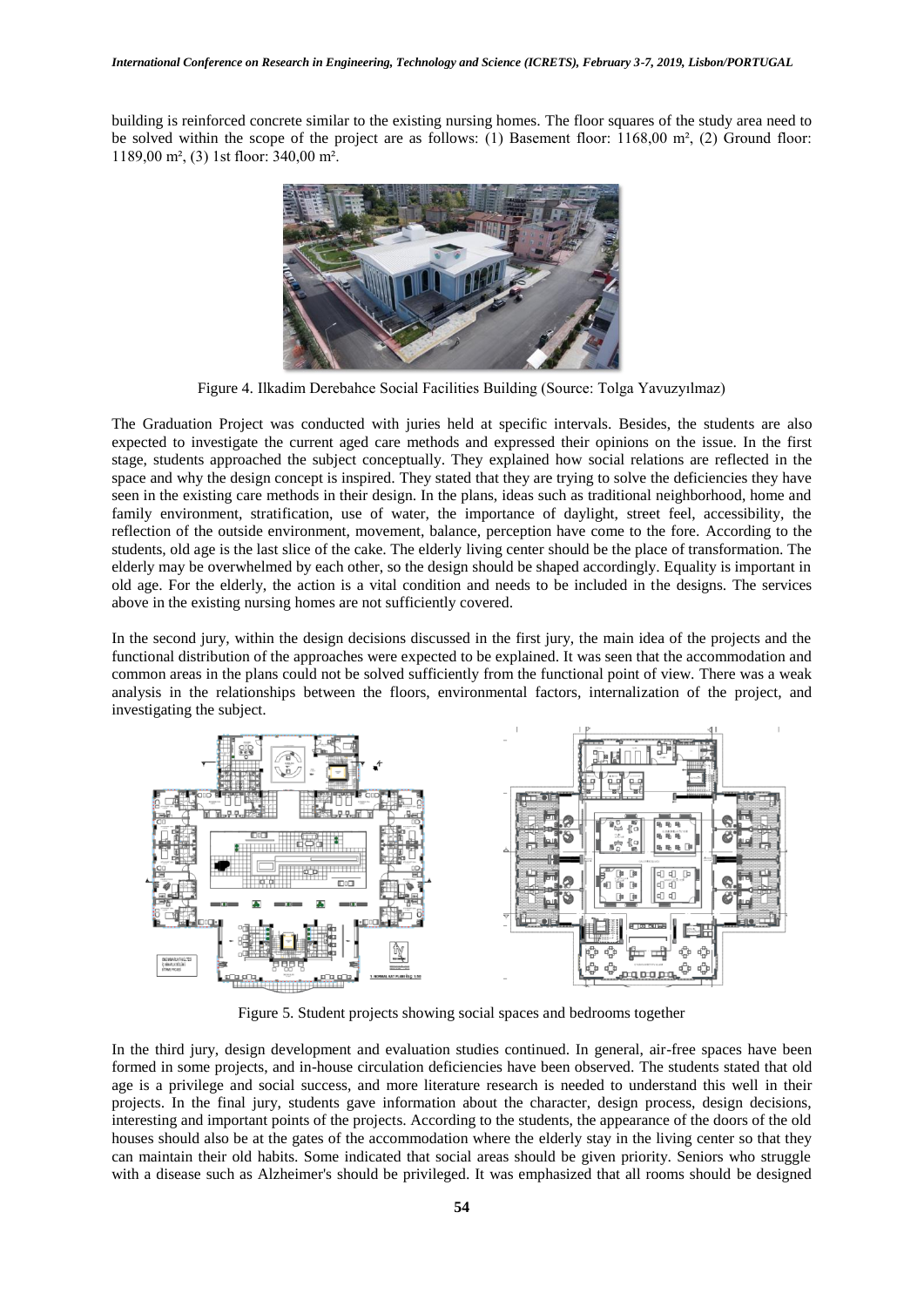for disabled people. Overall, the students shared various opinions on the care of the elderly. They stressed the importance of old age in the process of human life.

### **Conclusion**

People now live longer regarding changing living conditions, developing technology, diversity of food services, etc. As a result, problems such as neediness and inadequacy arise. Therefore, it is essential to solving the issues that will occur in the old life. The social policies implemented by the countries reduce or increase the problems experienced by the elderly in the aging period. Social policies for the elderly in Turkey are directed to hand the laws and regulations currently in force. The state, while taking into account its social responsibility concerning elderly care, reveals many different ways from home care services to community-based care services. In providing this, it is essential to realize the elderly without separating them from social life. In the study in which a sample life center project is also evaluated for elderly individuals, it can be emphasized that institutional care services should be taken from the perspective of the Nursing Home on a broader view and should be passed to the Living Center phenomenon.

As a result of the study, it can be concluded that one of the most significant differences between nursing homes and the living centers is the understanding of the concept of senescence. In this sense, strengthening the social aspects of the policies under the institutional care services in Turkey is essential. It is a critical threshold for the lifespan of old age. Accordingly, it is clear that there is a decrease in some functions in the aging process and the requirements. In the first place, instead of the Nursing Home evoking a place where physical needs are met, a space construction in the understanding of Living Center should be formed in minds. Legislative updates should be made to allow the strengthening of the social aspects of the elderly in Turkey within the framework of institutional care concept. For the elderly to spend their last years happily and peacefully, welfare space designs and management organizations in nursing homes need to be diversified and developed by considering elderly satisfaction and happiness.

#### **Notes**

The author was the coordinator of the jury of the graduation project. The jury members were Assoc. Prof. Dr. Fatih US, Architect Mr. Sacit ACAR, Architect Mrs. Ayşe Esra TÜRKEL, and also Res. Asst. Ms. Selin ALICI served as an assistant. The views signified in the research are not the views of the jury members but only the opinions of the author.

#### **References**

- Aktaş Polat, S., & Hira, İ. (2017). Perception of nursing homes as accomodation units. *International Journal of Human Sciences*, 14(4), 3250-3267.
- Altay, B., Çavuşoğlu, F., Çal, A. (2016). The factors affecting the perception of elderly patients towards health, quality of life and health-related quality of life. *TAF PrevMedBull*, 15(3), 181.
- Altuntaş, O., Uyanık, M., Kayıhan, H. (2013). Investigation of the activities and participation of nursing home residents: a pilot study. *Journal of Occupational Therapy and Rehabilitation*, 1(2), 21-30.
- Ardahan, M. 2010. Aging and nursing home. *Journal of Family and Community*, 11(5), 25-32.
- Arpacı, F., Tokyürek, Ş., Bilgili, N. (2015). Life quality of elderly living in the nursing home. *Elderly Issues Research Journal*, 8(1), 1-11.
- Balki, S., & Özyonar, A. (2017). Effects of isometrıc strength of the trunk and leg muscles on the quality of life and balance in nursing home residents. *Adnan Menderes University Journal of Social Sciences Institute,* 1(3), 92-100.
- Çağlar, T. (2014). Elderliness and social work: the example of life support centre. *Hacettepe University Journal of Economics & Administrative Sciences*, 25 (2), 145-162.
- Çohaz, A. (2010). Offered care services of age and elderly in Turkey. *The 3rd Academic Geriatrics Congress*, Famagusta, Northern Cyprus: May 26-30.
- Ercan Şahin, N., & Emiroğlu, O.N. (2013). Quality of life and related factors of older people in nursing home. *Journal of Hacettepe University Faculty of Nursing*, 1(1), 57-66.
- General Directorate of Social Assistance and Solidarity (GDSAS) (2006). *Evaluation of social services for the elderly abstract report, (summary of qualitative and quantitative research findings) No: 4638*. Social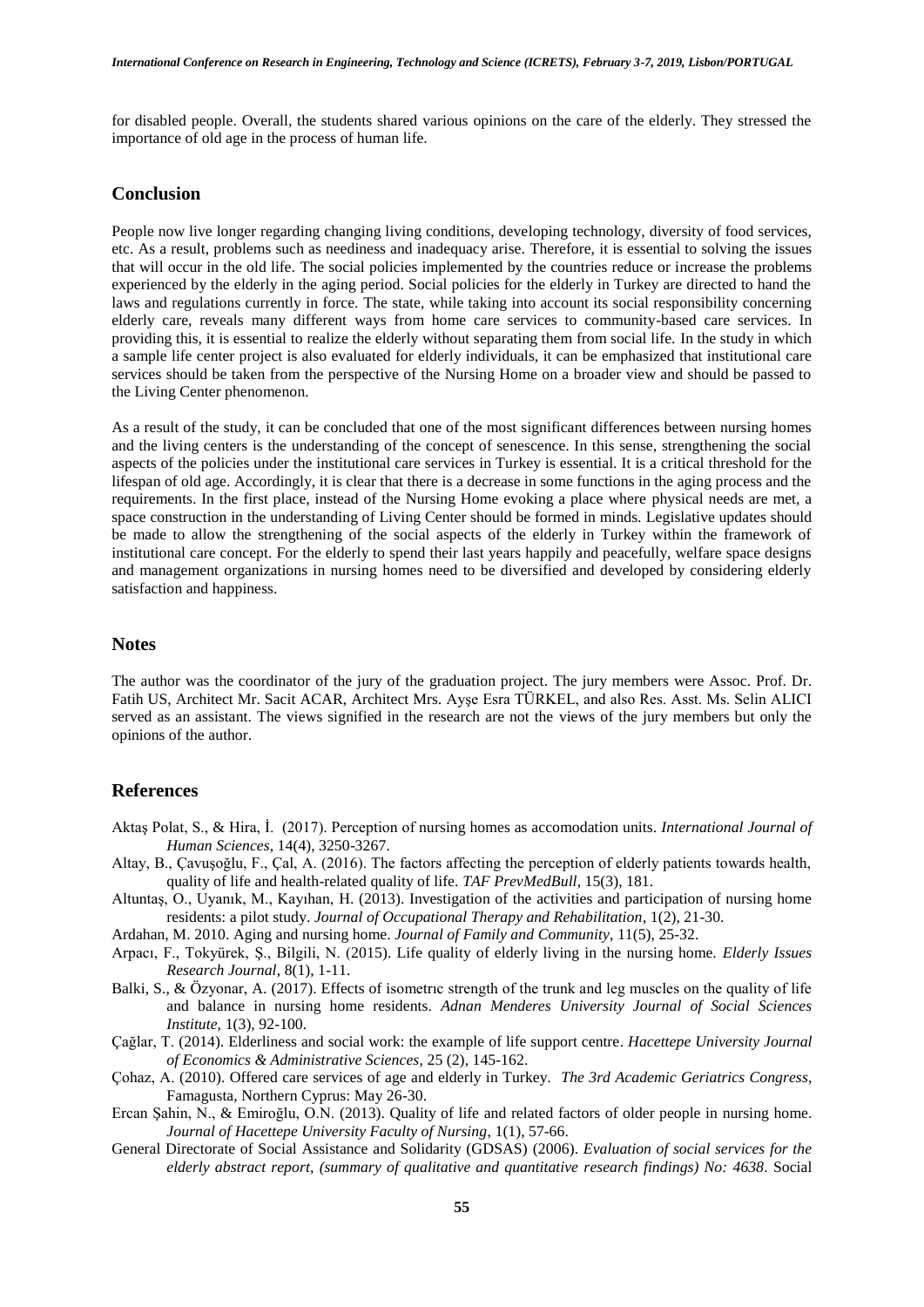Services Child Protection Institution Social Risk Mitigation Project Coordination Unit, Ankara, Turkey.

- İlhan, N., Arpacı, S., Havaoğlu, D., Kalyoncuoğlu, H., Sarı, P. (2016). Quality of life and factors affecting the quality of life of elderly nursing home residents. *Clin. Exp. Health Sci.*, 6(2), 56-65.
- JDP (2018). *Social policies for our elderly.* Justice and Development Party Social Policy Presidency, Ankara, Turkey.
- Kurt, G., Beyaztaş Y.F., Erkol, Z. (2010). The problems of aged people and the life satisfaction. *Turkish Journal of Forensic Medicine*, 24(2): 32-39.
- Kutsal, Y.G. (2009). *Aging people of the aging world.* Turkish Pharmacists Association, Ankara.
- Ministry of Environment and Urbanization (MEU) (2015). *Samsun city identity workshop final report.* Ministry of Environment and Urbanization, Samsun, Turkey.
- Miranda L.C., Soares, S.M., Silva, P.A. (2016). Quality of life and associated factors in elderly people at a reference center. *Ciencia & Saude Coletiva*, 21(11):3533–3544.
- Miroğlu, C. (2009). *An examination of a nursing home in Ankara.* Master's Thesis, Ankara University, Institute of Social Science, Ankara.
- Oğlak, S. (2011). The communıty-based care models for the need of care of elderly people in Turkey. *"İşGüç" Industrial Relations and Human Resources Journal*, 13 (4), 117-130. DOI:10.4026/1303- 2860.2011.191.x
- Ortabağ, T., Özdemir, Ö., Kılıç, S. (2011). Determination of the risky behaviors of elderly individuals toward home accidents living in a private care center. *Gülhane Medical Journal*, 53, 189-194.
- Öğüt, S., Öğüt Düzen, K., Polat, M. (2017). Feelings and thoughts of elderly people living in nursing homes on aging. *Celal Bayar University-Health Sciences Institute Journal*, 4(1), 522-526.
- Önder Erol, P. (2018). Nursing home in Turkey: a remedy for the changing intergenerational relationships or a total institution. *Abant İzzet Baysal University Graduate School of Social Sciences Journal of Social Sciences*, 18(3), 265-278.
- Pandelaki, E. E., Wijayanti, Pribadi, S.P. (2014). The elderly friendly high-rise housing: a comparison study between Indonesia & Japan. *Procedia Environmental Sciences*, 20: 146-153.
- Samsun Family, Labor and Social Services Provincial Directorate (SFLSSPD) (2010). *Annual report.* Samsun Family, Labor and Social Services Provincial Directorate, Samsun, Turkey.
- Sevim, K. (2017). Elderly care in Netherland. *Journal of Social Work*, 1(1), 55-63.
- Şenol, D., & Erdem, S. (2008). The perception of old age and the nursing home in the elderly culture. *International Symposium on Family Culture Conference*, Edirne, Turkey: March 25-27.
- Tarakçı Eren, E., Var, M., Düzenli, T. (2017). Examination of the official nursing home gardens in Trabzon in comparison with scoring method, *Elderly Issues Research Journal*, 10(1), 60-72.
- Taşçı, F. (2010). Social policies for the old: the cases of Sweden, Germany, Uk, And Italy. *Labour and Society*, 1 (24), 175-202.
- The State Planning Organization (2007). *Status of elderly people in Turkey and national plan of action on aging.* General Directorate of Social Sectors and Coordination of State Planning Organization, Ankara, Turkey.
- Turkish Republic Official Gazette (1983). *Social services law (1983).* Turkish Republic Official Gazette, 18059, May 27, 1983.
- Turkish Republic Official Gazette. (2001). *Regulation on nursing home and elderly rehabilitation centers*. Turkish Republic Official Gazette (TROG), 24325, 21 February 2001.
- Turkish Republic Official Gazette. (2008). *Regulation on private nursing homes and elderly care centers*. Turkish Republic Official Gazette (TROG), 26960, 07 August 2008.
- TURKSTAT (2015). *Turkey in statistics 2015*, Turkish Statistical Institute, Ankara.
- TURKSTAT (2017). Address based population registration system (ABPRS), 2007-2017. Turkish Statistical Institute, Ankara, Turkey.
- UN. (2002). International Plan of Action on Ageing, New York, USA.
- (Url-1). http://www.samsun.gov.tr/cografi-yapi. [Data received 28.10.2018].
- (Url-2). [http://samsun.yerelnet.org.tr/il.php?iladi=SAMSUN.](http://samsun.yerelnet.org.tr/il.php?iladi=SAMSUN) [Data received 28.10.2018].
- (Url-3). [http://www.koylerimiz.info/samsun/sehir-55-samsun-koyleri.html.](http://www.koylerimiz.info/samsun/sehir-55-samsun-koyleri.html) [Data received 28.10.2018].
- (Url-4). [https://www.samsun.com.tr/moduller.aspx?modul=samsun-hakkinda-ilceler#.W9YbXGgzbIU.](https://www.samsun.com.tr/moduller.aspx?modul=samsun-hakkinda-ilceler#.W9YbXGgzbIU) [Data received 28.10.2018].
- (Url-5). [https://samsun.aile.gov.tr/istatistikler/2013-yili-istatistikleri.](https://samsun.aile.gov.tr/istatistikler/2013-yili-istatistikleri%2029.10.2018) [Data received 29.10.2018].